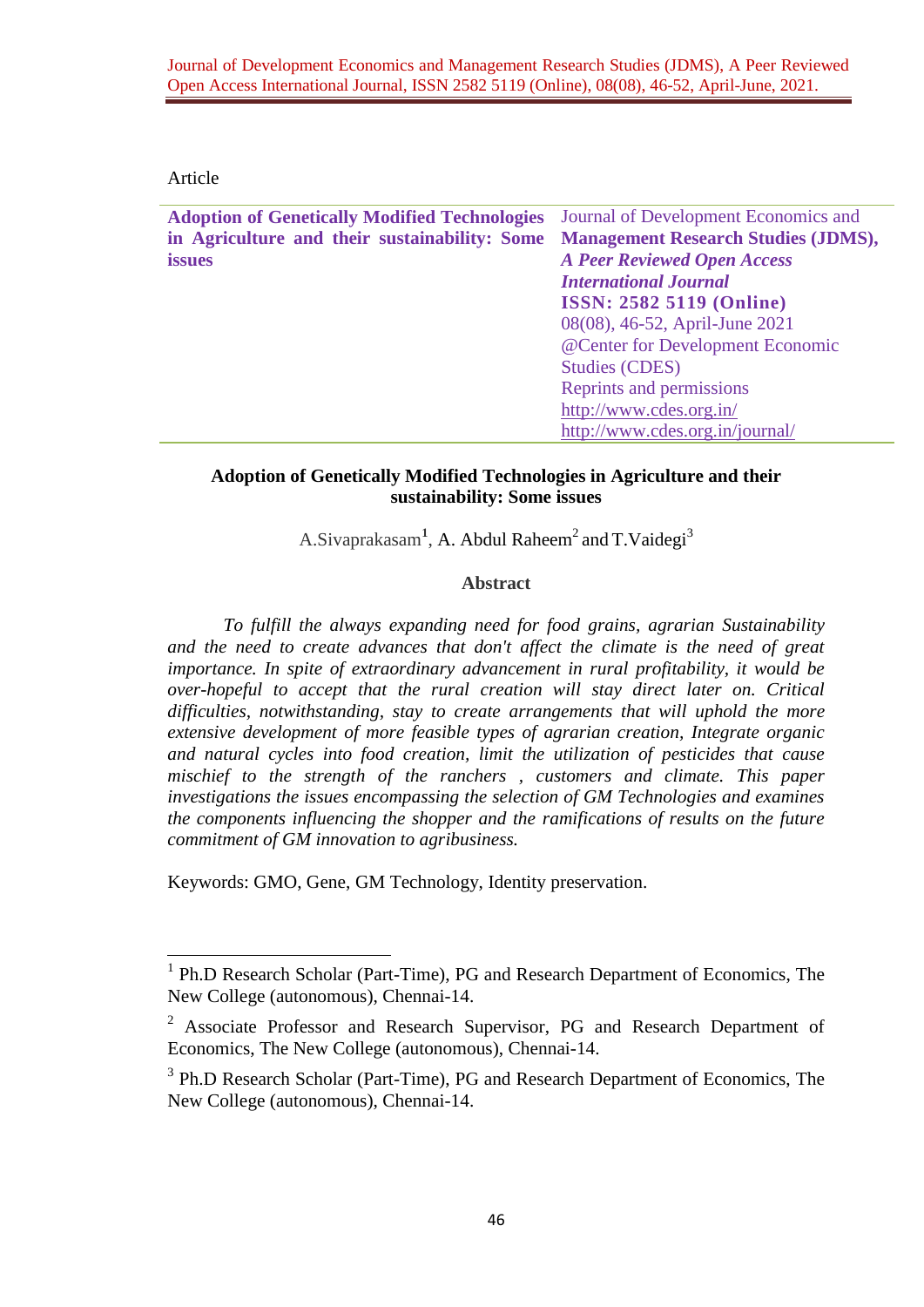# **1.1 Introduction**

Science is always truth seeking, beautiful, and caring. The science of GM technology is no exception. It is the application part of the science which, at times, generates contradictions, and not the science *per se*. While there is general appreciation of the potential and impact of GM technology, controversies generally surround the transformation component resulting in Genetically Modified Organisms (GMOs), which may pose certain risks Inherent to the technology. Therefore, it is not the science or the technology which is a subject of controversy, but it is the mode and nature of its application, through techniques and technologies, which could stir contradictions.

Science is consistently truth chasing, wonderful, and mindful. The study of GM innovation is no exemption. It is the application part of the science which, now and again, produces logical inconsistencies, and not the science in essence. While there is general enthusiasm for the potential and effect of GM innovation, debates by and large encompass the change segment bringing about Genetically Modified Organisms (GMOs), which may represent certain dangers Inherent to the innovation. Along these lines, it isn't the science or the innovation which is a subject of contention, yet it is the mode and nature of its application, through procedures and advancements, which could mix logical inconsistencies.

# **1.2 Implications for Agricultural Sustainability**

Despite the fact that the reception of GM crops has diminished the employments of pesticide and herbicide in certain nations, the ecological gatherings have been the most vocal in contradicting the GM crops because of their apparent likely dangers to the climate. The absence of unmistakable advantages to the purchaser has made the developing opposition GM nourishments in numerous nations. Reviews have indicated that there were contrasts in the purchaser's information, discernment and ability to burnthrough GM food sources. Taiwan and the U.S. were steadier to GM nourishments than Japan, Norway and Spain. Be that as it may, even in the United States, there were advocates just as rivals to GM food sources. Besides, for the individuals who disdained the GM nourishments, they were eager to pay significant charges to the non-GM choices. Apparently, it is as yet basic to improve the yields of principle staple food harvests, for example, rice, corn (maize), wheat, and cassava for food security. Biotechnology, for example, GMOs holds the best guarantee to convey the following Green Revolution. Anyway the way to this objective won't be simple and smooth. Truth be told, it will be rough.

#### **Transgenic crops - Modified traits and their use / purpose :**

| Crops | Genetic      | Purpose |
|-------|--------------|---------|
|       | Modification |         |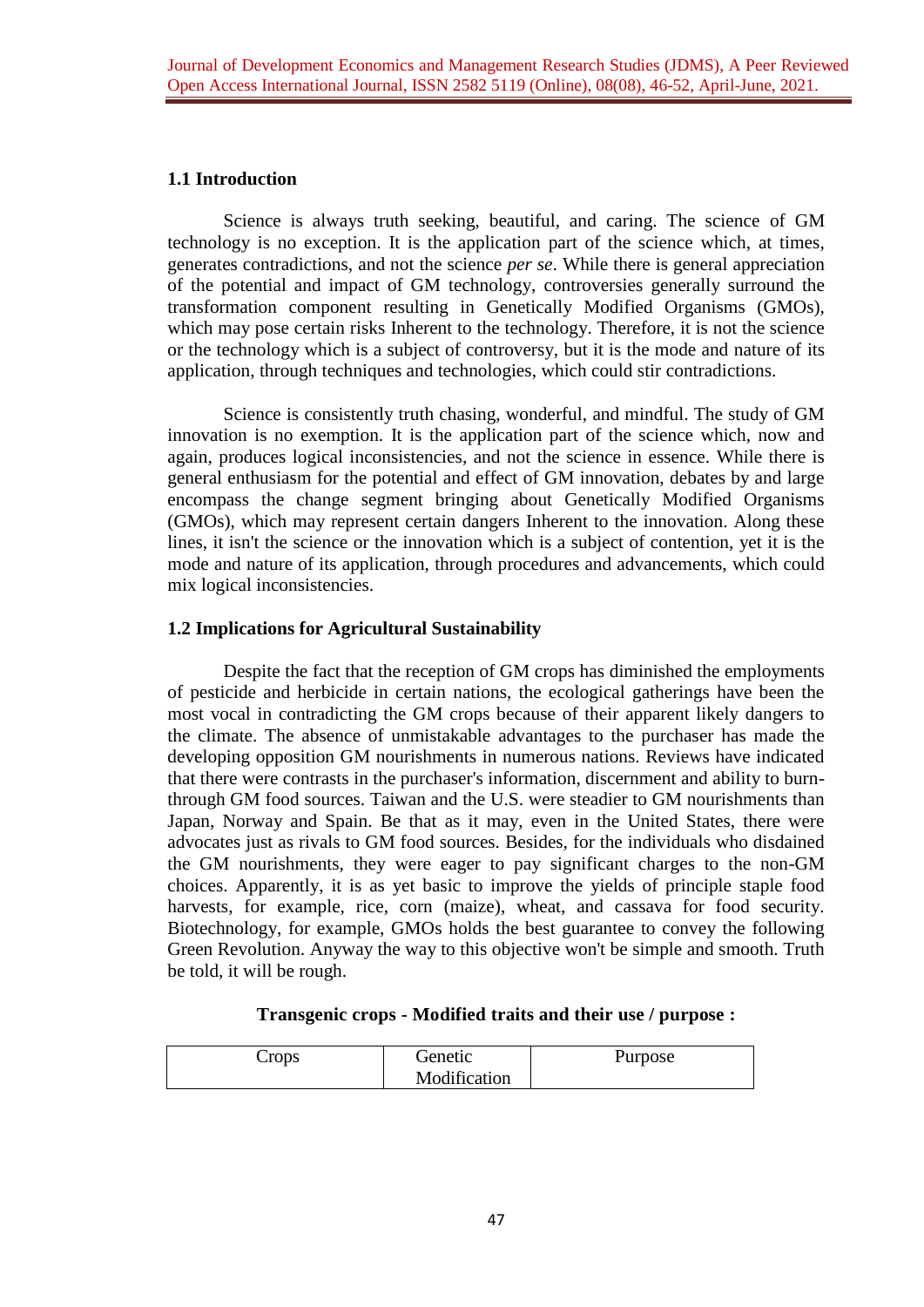| Tomatoes, peas,          | Controlled        | Allows shipping of vine.   |
|--------------------------|-------------------|----------------------------|
| peppers,                 | ripening          | ripened                    |
| Tropical fruits,         |                   | tomatoes; improves shelf   |
| broccoli.                |                   | life, quality              |
| Tomatoes, potatoes,      | Insect resistance | Reduces insecticide use    |
| corn, rice,              |                   | and crop                   |
| lettuce, coffee, cabbage |                   | Loss                       |
| Peppers, tomatoes,       |                   | Reduces fungicide use      |
| cucumbers                | Fungal            | and cropLoss               |
|                          |                   |                            |
| Potatoes, tomatoes,      | Viral resistance  | Reduces diseases caused    |
| cantaloupe,              |                   | by plant                   |
| squash, cucumbers, corn, |                   | viruses and, since insects |
| oilseed                  |                   | carry                      |
| Soybeans, tomatoes,      | Herbicide         | Improves weed control      |
| corn.                    | tolerance         |                            |
| cotton oilseed rane      |                   |                            |

Source: Food Marketing Institute, the Hale Group/Decision Resources, Inc., Food Processing and Biotechnology Magazines, 2000.

## 1.3 Biotechnology and Sustainable Agriculture

Biotechnology has been adding to manageable horticulture through the accompanying ways:

- 1. Increased obstruction against biotic burdens creepy crawly irritations and illnesses
- 2. Increased obstruction against abiotic stresses dry season, cold, flooding, and issue soils
- 3. Bioremediation of dirtied soils and bio locators for observing contamination
- 4. Increased profitability and quality
- 5. Enhanced nitrogen obsession and expanded supplement take-up
- 6. Improved maturation innovation
- 7. Improved advancements for producing biomass-determined energy
- 8. Generation of high supplement levels in supplement inadequate staple harvests, for example, rice.

Biotechnology adds to viable cultivating by reducing the dependence on agromanufactured substances, particularly pesticides, through the game plan of characteristics giving flexibility or security from biotic and abiotic stresses. Intentionally picked characteristics from related or disengaged innate resources are consolidated regardless appealing genotypes. Proficient pyramiding of characteristics licenses blend of appealing characteristics in a solitary genotype for different attributes, for instance, protection from stresses, productivity, and supporting quality. Advancement, including new combinations and breeds, is a central part of viable Agriculture. Regardless, it isn't the single part of viable agribusiness. Non-mechanical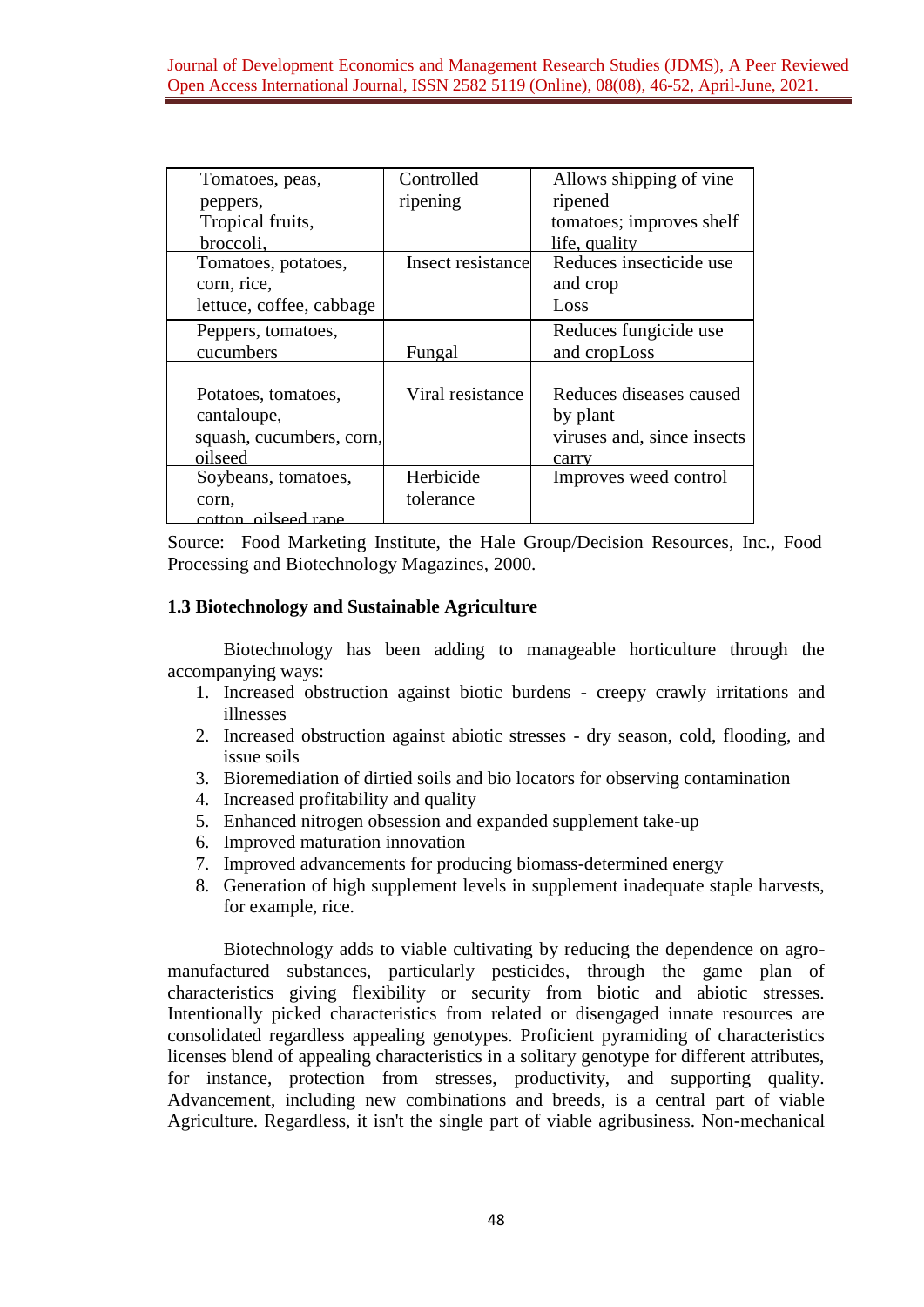points, for instance, managerial plan , institutional and infrastructural maintain, advancement sharing and move instruments, and society mien and care are comparably, if not more huge, in giving the necessary conditions to ingestion and productive maltreatment of the development toward reasonable cultivating.

Biotechnology adds to supportable agribusiness by lessening the reliance on agro-synthetics, especially pesticides, through the sending of qualities giving resilience or protection from biotic and abiotic stresses. Painstakingly chose qualities from related or irrelevant hereditary assets are incorporated in any case alluring genotypes. Efficient pyramiding of qualities permits incorporation of alluring qualities in a single genotype for various characteristics, for example, resilience to stresses, profitability, and healthful quality. Innovation, including new assortments and breeds, is a fundamental component of feasible Agriculture. In any case, it isn't the lone component of manageable agribusiness. Non-innovative perspectives, for example, administrative arrangement , institutional and infrastructural uphold, innovation sharing and move instruments, and people groups demeanor and mindfulness are similarly, if not more significant, in giving the required conditions to retention and effective abuse of the innovation toward supportable agribusiness.

### **1.3.1 Economic concerns**

Putting up a GM nourishment for sale to the public is a long and exorbitant cycle, and obviously agri-biotech organizations wish to guarantee a productive profit for their speculation. Numerous new plant hereditary designing advances and GM plants have been protected, and patent encroachment is a major worry of agribusiness. However shopper advocates are stressed that protecting these new plant assortments will raise the cost of seeds so high that little ranchers and underdeveloped nations won't have the option to bear the cost of seeds for GM crops, in this way extending the hole between the well off and poor people.

One approach to battle conceivable patent encroachment is to present a "self destruction quality" into GM plants. These plants would be practical for just one developing season and would deliver sterile seeds that don't sprout. Ranchers would have to purchase a new inventory of seeds every year. Notwithstanding, this would be monetarily terrible for ranchers in underdeveloped nations who can't stand to purchase seed every year and generally put aside a part of their reap to plant in the next developing season.

#### **1.3.2 Contradictions and Suggestions**

There are worries about dangers presented by certain parts of biotechnology. In the Context of biodiversity and economical agribusiness, the innovation intrinsic concerns are:

- 1. Depletion of biodiversity
- 2. Poor admittance to custom fitted hereditary assets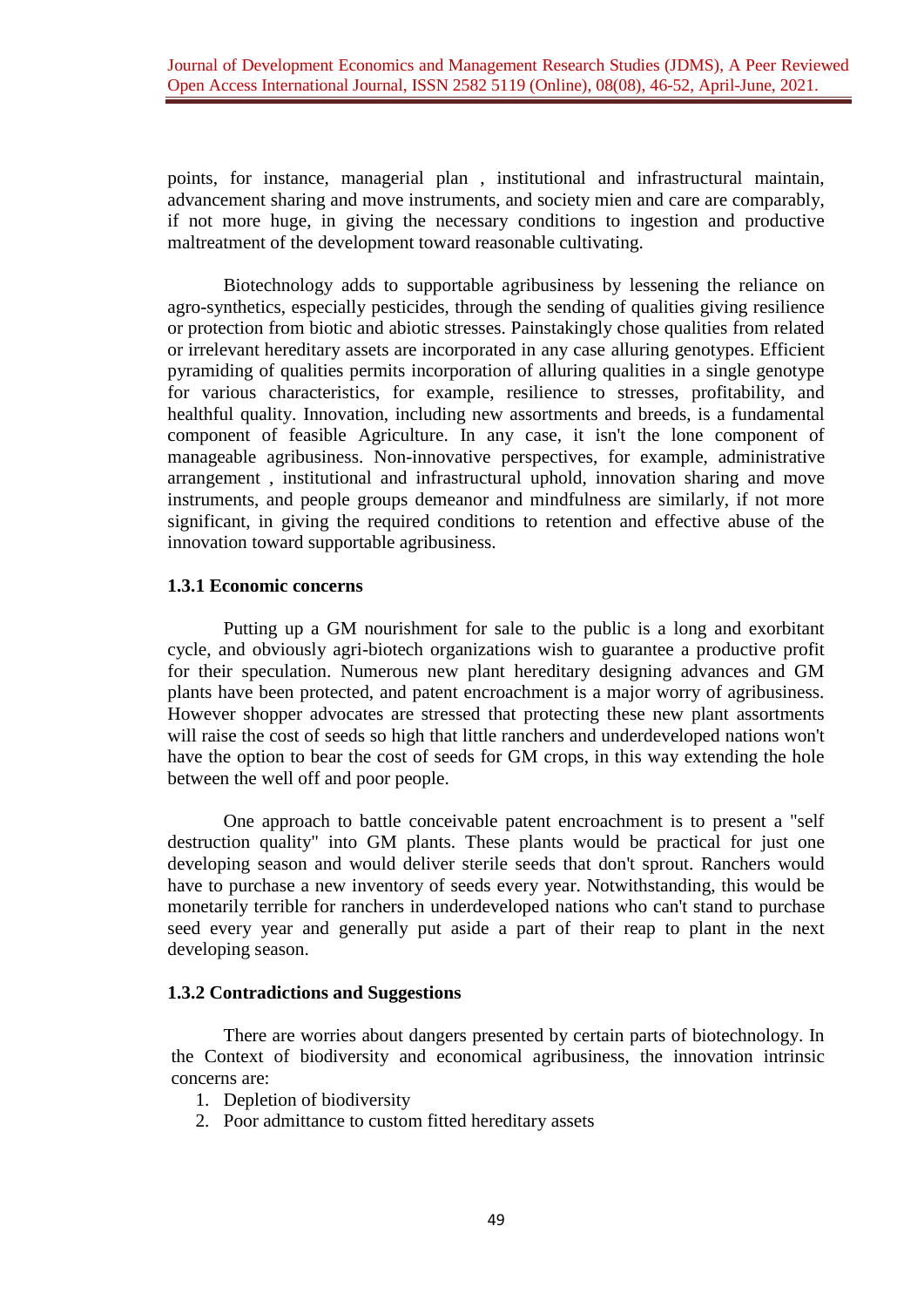- 3. Adverse ecological impact
- 4. Negative impacts on human wellbeing.

The innovation rising above worry of enlarging of imbalance and helpless admittance to the new and arising Technologies and items on piece of non-industrial nations and asset needy individuals and most of little ranchers are a significant inconsistency. It is expected that a small bunch of chosen GMOs may supplant assorted customary societies, causing expanded hereditary weakness. This worry isn't unique in relation to the one brought about by the Green Revolution assortments which had dislodged native assortments.

Indeed, biotechnology could be utilized for expanding biodiversity fundamentally through the Channeling of qualities from wild and weedy family members into developed structures. A GMO created for a particular reason could fit another specialty. In this way, it won't just give an Ecological expansion yet additionally a superior choice for the executives of dangers. Studies, nonetheless, are expected to contemplate the effect of arrival of new improved Genotypes in open populaces on the quality and genotype recurrence in the long haul.

There are acceptable possibilities of improvement of single-line (apomictic) half breed assortments through the utilization of biotechnology. Other than financial ramifications (ranchers can Save seed for replanting of the half and half), huge scope planting of apodictic mixtures can cause hereditary disintegration and improve hereditary weakness.

Flat quality exchange to undesirable sources, driving, for instance, to the Development of more forceful weeds or wild family members with expanded protection from Environmental burdens or infections would cause both hereditary disintegration and biological Imbalance. The extraordinary instance of GM BT corn dust affecting the hatchlings of Monarch butterflies in the event that it lands on milk weed, the plant whereupon they feed, had gotten Wide consideration. The deficiency of fish variety related with the getaway of refined transgenic fish and its mating with its wild partner has all the earmarks of being a genuine danger. Be that as it may efficacies of such examinations should be discovered all the more practically prior to arriving at unequivocal resolutions. Multidisciplinary examines, including hereditary qualities, agronomy, soil, Microbiology, entomology, pathology, virology, among others, are expected to build up Benchmark information and for consistent observing of the effect of such deliveries. Some Caution that in the danger appraisal measure the "bar" ought not to be higher for hereditarily improved plants and the conventions should cover all plants paying little heed to the cycle.

Biotechnology and its application should consistently dodge complement of neediness and Socioeconomic imbalances as these are solid reason for ecological corruption, Political shakiness, and social unrests, which lead to more prominent impracticality. The latest thing of biotechnology improvement has commonly been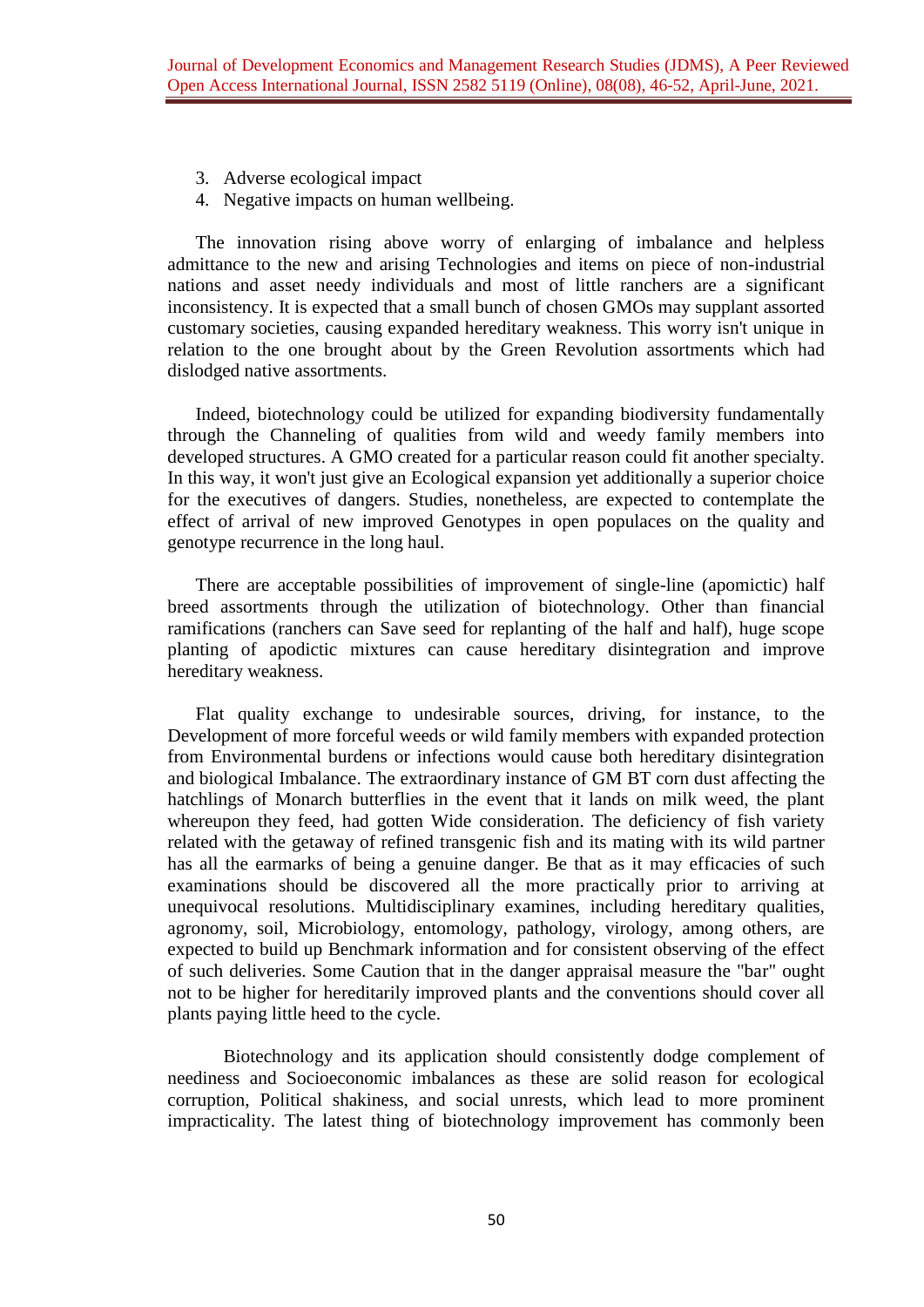supportive of rich as the greater part of the Biotechnological examination and its application is in the possession of private areas of created nations, consequently augmenting the hole between the rich and poor people. This pattern is positively not reasonable. This logical inconsistency can be settled if the favorable to helpless highlights of Biotechnology is advanced. The public area in non-industrial nations should have the Responsibility and limit with respect to the advancement of supportive of helpless highlights of present day Biotechnology.

A portion of the inconsistencies have emerged because of biotechnology earning unduly High extents of public assets for examination and innovation improvement at the Cost of a portion of the customary however essential projects. Biotechnology should be considered distinctly to be a significant apparatus to deliver new items and administrations, which until now were Generally viewed as troublesome, if certainly feasible, intending to difficulties of food security and neediness lightening. Biotechnology should not be viewed as a panacea in itself, yet just as a significant and exceptional part incorporated with generally public innovative work frameworks, foundations, approaches, and projects. The logical inconsistencies and dangers encompassing the turn of events and use of Biotechnology ought to be settled deductively and straightforwardly for which singular nations ought to have the fundamental exploration, innovation appraisal, sway Monitoring, innovation refinement, and change limits.

## **1.4 Conclusion**

Hereditarily altered food sources can possibly connect the interest and supply hole of Agricultural produce. GM innovation will assume an undeniably significant part for agrarian manageability later on. This innovation is probably going to create assortments of yields which can oppose nuisance or dry spell subsequently upgrading the efficiency to battle the food deficiency issues. At long last, in our interest to create more grains, Utmost consideration and alert is needed to guarantee there is no unintended damage to human wellbeing, climate because of this mechanical development.

#### **References**

- 1. Swaminathan, M.S. 2000. "Genetic Engineering and Food Security: Ecological and Livelihood Issues." In G.J. Persley and M.M. Lantin, eds., Agricultural Biotechnology and the Poor: Proceedings of an International Conference Washington, D.C., 21-22 October 1999.
- 2. Cook, R. James. 2000. "Science-Based Risk Assessment for the Approval and Use of Plants in Agricultural and other Environments." In G.J. Persley and M.M. Lantin, eds., Agricultural Biotechnology and the Poor: Proceedings of an International Conference, Washington, D.C., 21-22 October 1999. Washington, D.C.: Consultative Group on International Agricultural Research.